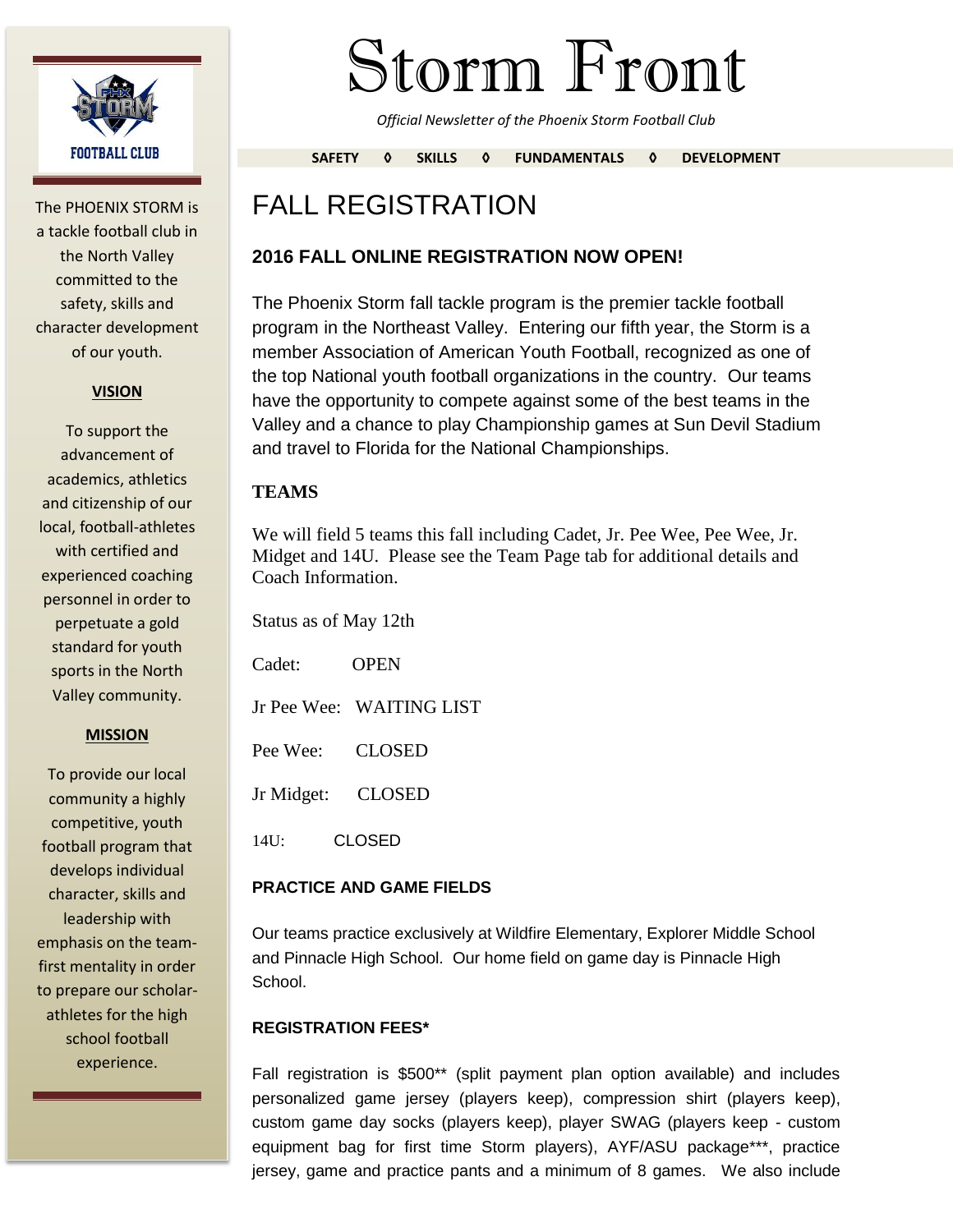video using our independent film company of all Storm games and Scout games for use by players and coaches on HUDL and to preserve your players highlights.

Players must supply their own helmet (standard white (non-matte) / navy facemask), shoulder pads and 7 pad girdle (approximate cost for these items is \$225 - \$250 dollars). Sunvalco will be at our onsite registrations with special pricing on helmets and shoulder pads as well as to assist with fitting. Sunvalco also will take your existing helmet to be reconditioned and painted at a reduced cost .

\* Registration Fees are non-refundable after June 1st unless initiated by the Phoenix

Storm due to unavailability of a Division or otherwise initiated. Cancellations initiated

prior to June 1st by the registrant are subject to a 3% fee.

- \*\* We do not require any individual player fundraising.
- \*\*\* AYF/ASU package includes an ASU/UCLA Football game ticket and

access to the ASU Clinic.

## **FALL REGISTRATION PROCESS**

#### **STEP 1 - Register Online**

Register online by clicking here or the icon on the right side of the page under "Programs offered by the Phoenix Storm." If you are not familiar with the Phoenix Storm or AYF, please see our Schedule and Forms tab and review the samples of the required documents prior to registering. These documents do NOT need to be completed as part of the initial registration process.

#### **STEP 2 - Attend one of the three onsite registration dates**

Where: Pinnacle High School - Football Facility Building H (See Site Map)

When:

April 30 - 8:30am to 12:00pm

May 21 - 8:30am to 12:00pm

June 11 - 8:30am to 12:00pm

You will need to bring your Birth Certificate and Proof of Residency (3 month or newer) to the Onsite Registration, and the Medical Release will be required prior to the first practice.

Players will be fitted for practice and game jerseys, compression shirts, practice and

game pants. SunValco will be onsite to assist with helmet and shoulder pad sizing and will take equipment orders. Players may bring their helmets to SunValco for paint and reconditioning.